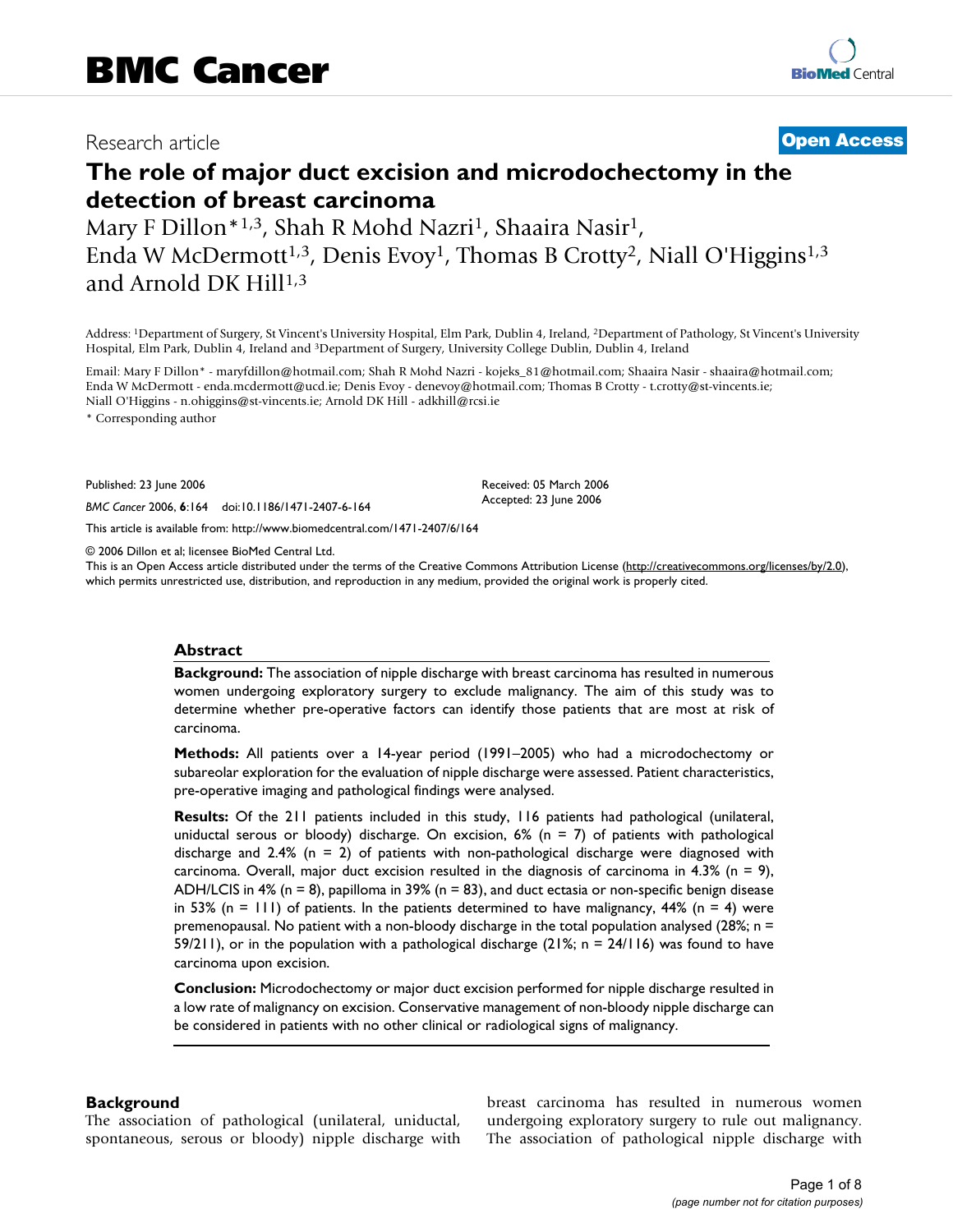breast carcinoma is approximately 10–20% [1-7], but it may be considerably lower in patients with no obvious clinical or radiological evidence of breast carcinoma, who are undergoing major duct excision for diagnostic purposes [2,3,8]. This creates a considerable management challenge for surgeons as approximately 5% of patients present with discharge as a breast symptom [9-11]. A low rate of malignancy on excision may not justify routinely offering diagnostic surgery to all patients presenting with pathological nipple discharge, unless it is for the purpose of symptom relief. The ability to identify patients at low risk of malignancy, who may benefit from conservative management, would be valuable.

The purpose of this study was to determine the rate of malignancy following microdochectomy or subareolar exploration. Additionally, we sought to determine whether pre-operative risk factors identified those patients most at risk of malignancy. Finally, we evaluated the accuracy of routine preoperative tests in the diagnosis of significant pathology.

### **Methods**

This study was conducted in St Vincent's University Hospital, a tertiary referral centre for breast surgery. A surgical operating database, spanning a 14-year period, was queried for all patients who underwent a microdochectomy or subareolar exploration. This study excluded patients with a preoperative histological diagnosis that confirmed carcinoma and patients who did not undergo surgery for evaluation of nipple discharge. The study was conducted under the guidelines of the local ethics committee, and in accordance to the tenets of the Declaration of Helsinki.

All medical records of patients undergoing major duct excision surgery were reviewed. Data collected included patient age, menopausal status, nature and duration of discharge, associated clinical findings, family history of breast cancer, and findings from any imaging studies performed. In addition, diagnostic methods, operative procedure, and histopathological details were recorded for each case. Mammography was classified by radiologists using the BIRAD scale (BIRAD1& 2, benign; BIRAD 3, lesion of uncertain malignant potential; BIRAD 4, suspicious for malignancy; BIRAD 5, malignant). Ductograms were not performed preoperatively. Ultrasonography was introduced into clinical practice in the later years of the study.

The indication for subareolar exploration or microdochectomy in our institution was primarily pathological discharge. Pathological discharge was defined in this study as uniductal, unilateral, spontaneous, bloody or serous discharge. At the discretion of the treating consultant, patients who did not strictly fulfil the criteria for 'pathological' discharge or patients with persistent bothersome discharge, also underwent surgery. Surgery was performed using a circumareolar incision. In the microdochectomy procedure, a lacrimal probe was passed into the affected duct and the duct was excised. In the case of subareolar exploration, all the ducts behind the nipple were excised.

Statistical analysis was performed using SPSS (version 11, Chicago, IL) statistical software. Categorical variables were compared with Chi Squared Test, or Fishers' Exact Test (2-tailed), where appropriate. Continuous variables were analysed with the Mann Whitney U test.

## **Results**

#### *Patients*

A total of 211 patients underwent a microdochectomy (n  $= 101$ ) or subareolar exploration (n  $= 110$ ) during the study period. Of these, 116 patients (55%) had pathological discharge and 86 patients (41%) had non-pathological discharge. There were 9 patients (4%) where incomplete data prevented categorisation of the nature of discharge [(spontaneous vs expressed  $(n = 7)$  and uniductal vs. multiductal  $(n = 5)$ ] and where appropriate, these patients were excluded from the analysis. The median age of patients at the time of presentation was 49 years (range 22–78 years) for the total population, and 51 years (range 26–78 years) for patients with evidence of pathological discharge. Forty five percent of patients  $(n = 52)$  with pathological discharge were less than 50 years of age. Following excision, 4.3% (n = 9) of patients were diagnosed with malignancy, with a rate of  $6\%$  (n = 7) for patients with pathological discharge, and a rate of 2.4% ( $n = 2$ ) for patients with non-pathological discharge.

#### *Discharge characteristics*

The characteristics of the nipple discharge in the total population of patients who underwent an operation are shown in Table 1. Fifty nine patients (28%) were operated on for non-bloody discharge, 150 patients (71%) for bloody discharge, and 2 patients (1%) for serosanguinous discharge. Ninety five percent  $(n = 200)$  of patients had unilateral discharge, 79% (n = 158/201) had uniductal discharge and 79% ( $n = 159/202$ ) had spontaneous discharge. Of those with pathological discharge,  $21\%$  (n = 24) had serous discharge.

#### *Preoperative examination*

A clinical examination was performed on all patients. Nineteen patients (9%) had an associated palpable abnormality. While 2 of these 19 patients had malignancy, the lump in these 2 patients was not considered to be clinically suspicious. One of the 19 palpable abnormalities was considered suspicious for malignancy, but was found to be benign on excision. Seven patients with malignancy had no palpable abnormality. The sensitivity of clinical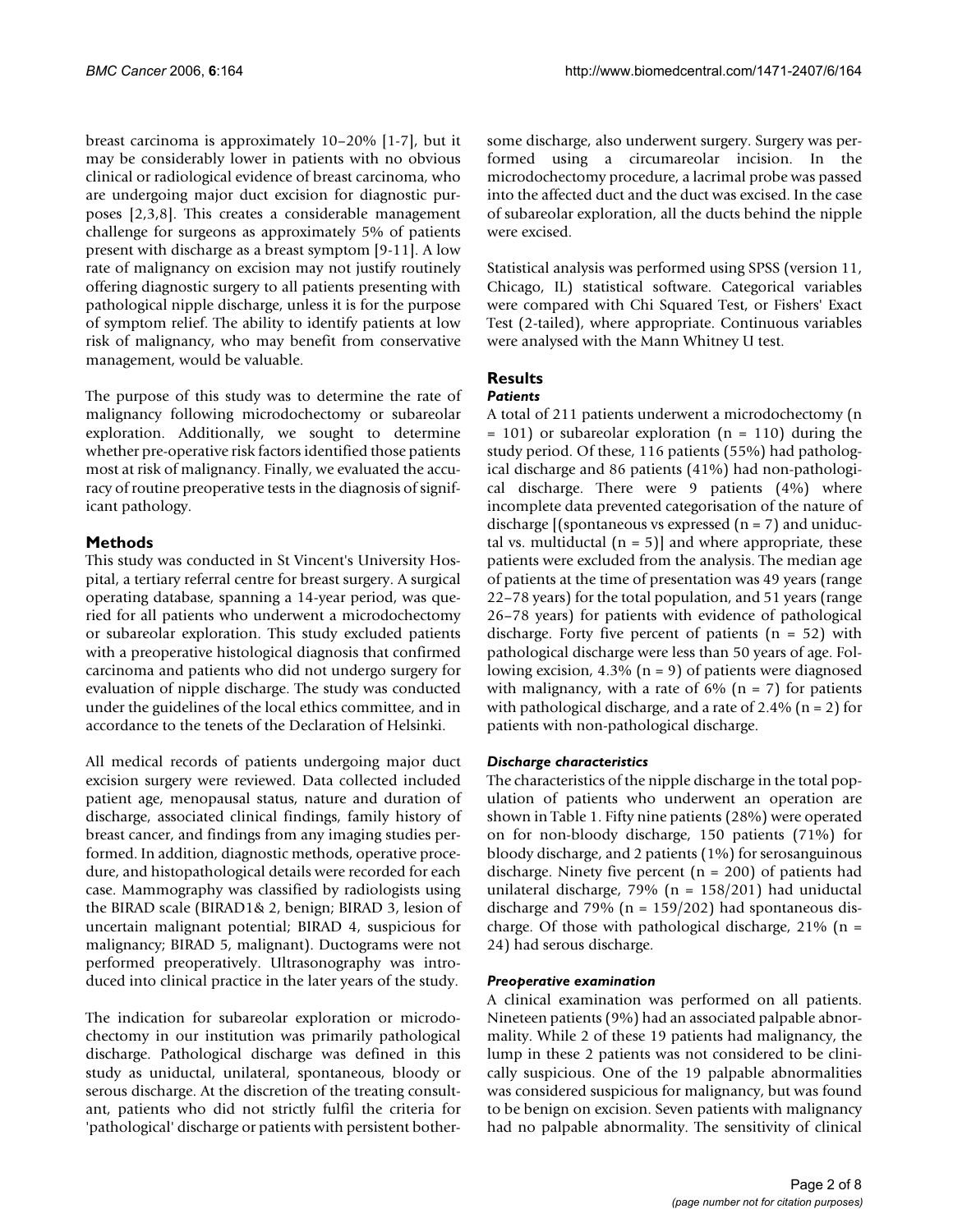#### **Table 1: Nature of discharge**

|                | Total group<br>$[n = 211(\%)]$ | Non-pathological discharge*<br>$[n = 86 (%)]$ | Pathological discharge*<br>$[n = 116 (%)]$ |  |
|----------------|--------------------------------|-----------------------------------------------|--------------------------------------------|--|
| Bloody         | 150(71%)                       | 51 (60%)                                      | 91 (78%)                                   |  |
| Serosanguinous | 2(1%)                          | 2(2%)                                         |                                            |  |
| Non-bloody     | 59 (28%)                       | 33 (38%)                                      | 24 (21%)                                   |  |
| Serous         | 33 (16%)                       | 7(8%)                                         | 24 (21%)                                   |  |
| Green          | 13(6%)                         | 13(15%)                                       |                                            |  |
| Brown          | 5(2%)                          | 5(6%)                                         |                                            |  |
| Other          | 8(4%)                          | 8(9%)                                         |                                            |  |
| Unilateral     | 200 (95%)                      | 75 (87%)                                      | 116 (100%)                                 |  |
| Bilateral      | 11(5%)                         | 11(13%)                                       |                                            |  |
| Uniductal      | 158 (79%) <sup>+</sup>         | 38 (47%) <sup>+</sup>                         | 116 (100%)                                 |  |
| Multiductal    | $43(21%)\uparrow$              | 43 (53%) <sup>+</sup>                         |                                            |  |
| Unspecified    | 10                             | 5                                             |                                            |  |
| Spontaneous    | 159 (79%) <sup>+</sup>         | 41 (49%) †                                    | 116 (100%)                                 |  |
| Expressed      | $43(21%)\uparrow$              | 43 (51%)†                                     |                                            |  |
| Unspecified    | 9                              | $\overline{2}$                                |                                            |  |

\*Nine patients could not be classified as either pathological or non-pathological due to unavailable data

† Percentages expressed of available data

examination in this study was therefore determined to be 0%.

#### *Radiology*

Mammographic details were available in 181 patients. 171 (94%) of these were benign (classified as BIRAD 1 or 2), 8 mammograms demonstrated definite lesions and 2 mammograms suggested ductal dilatation. No patient with carcinoma had findings on mammography that were suspicious for malignancy giving a sensitivity of mammography of 0% in this patient population. A mass or asymmetrical density was noted in 6 patients. The pathological finding on excision for these patients was papilloma  $(n = 2)$ , and duct ectasia/non-specific findings  $(n = 1)$ 4). Ductal dilatation was noted with 2 patients on mammography and papillomas were found on excision in both cases. Calcification  $(n = 1)$  requiring investigation (BIRAD 3 or above) was not associated with any specific findings, though 5 of the 9 patients with carcinoma had 'benign breast calcification' (BIRADS 1 or 2). Ultrasonography was performed on 33 patients. A correct cause of discharge was identified in only 3 of these patients (papilloma). Two patients with malignancy underwent ultrasound examination with non suspicious findings (duct ectasia n  $= 1$ ), fibroadenoma n  $= 2$ ).

#### *Excision pathology*

Of the total group, 4.3% ( $n = 9$ ) of patients were diagnosed with carcinoma on excision with a rate of  $6\%$  (n =

7) for pathological discharge, and a rate of  $2.4\%$  (n = 2) for non-pathological discharge. Two of the patients with malignancy were diagnosed with invasive carcinoma, and 7 with ductal carcinoma in situ (DCIS). The excision pathology findings for all patients are shown in Table 2. Those with serous discharge were found to have papilloma (n = 20), papilloma/atypical ductal hyperplasia (ADH)  $(n = 1)$ , ductal ectasia  $(n = 5)$  or non-specific findings (n = 7). Patients with green, brown or milky discharge were diagnosed with ductal ectasia/benign breast findings in 83% ( $n = 15/18$ ) of cases and papilloma/atypical papilloma in 17% ( $n = 3/18$ ) of cases. The most common finding associated with bloody discharge was papilloma (41%;  $n = 61/150$ ).

#### *Patients with malignancy*

Data on patients who had a diagnosis of carcinoma following excision are provided in Table 3. Of the 9 patients, 5 underwent a microdochectomy procedure and 4 underwent a subareolar exploration. Of note, all 9 patients had bloody nipple discharge. Eighty nine percent  $(n = 8)$  had uniductal discharge and  $78\%$  (n = 7) had spontaneous discharge. There was no significant difference in those patients with malignancy versus those without, in respect to age, menopausal status, family history of breast carcinoma or the use of the oral contraceptive pill or hormone replacement therapy (Table 3). Forty four percent  $(n = 4)$ of patients with malignancy were pre menopausal.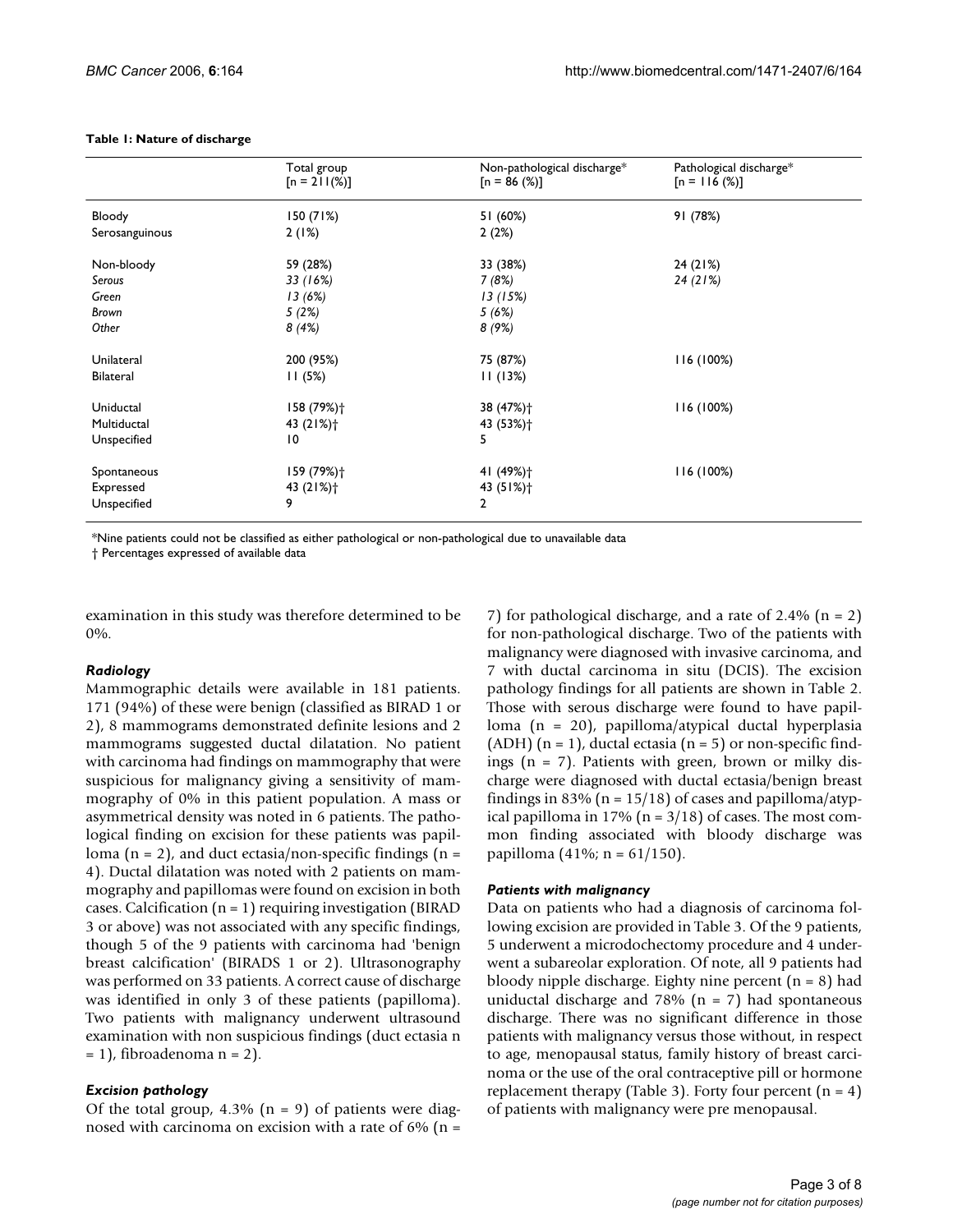|                                          | Total group<br>$[n = 211]$ | Non pathological<br>discharge*<br>[n = 86] | Pathological<br>discharge*<br>$[n = 116]$ | Bloody discharge<br>$[n = 152]$ | Non bloody discharge<br>$[n = 59]$ |
|------------------------------------------|----------------------------|--------------------------------------------|-------------------------------------------|---------------------------------|------------------------------------|
|                                          |                            |                                            |                                           |                                 |                                    |
| Papilloma                                | 81 (38%)                   | 26 (30%)                                   | 52 (45%)                                  | 59 (39%)                        | 22 (37%)                           |
| Papilloma and ADH/<br>atypical papilloma | 5(2%)                      | 3(3%)                                      | 2(2%)                                     | 2(1%)                           | 3(5%)                              |
| ADH/LCIS+                                | 5(2%)                      | 2(2%)                                      | 3(3%)                                     | 5(3%)                           | $0(0\%)$                           |
| Carcinoma                                | 9(4.3%)                    | 2(2%)                                      | 7(6%)                                     | 9(6%)                           | $0(0\%)$                           |
| Duct ectasia                             | 51(24%)                    | 24 (28%)                                   | 25 (22%)                                  | 34 (22%)                        | 17(29%)                            |
| Benign/non-specific<br>findings          | 60 (28%)                   | 29 (34%)                                   | 27 (23%)                                  | 43 (28%)                        | 17 (29%)                           |

#### **Table 2: Pathological findings on excision**

Abbreviations: ADH = atypical ductal hyperplasia; LCIS = lobular carcinoma in situ

† LCIS was of the 'classical' variant

\*Nine patients could not be classified as either pathological or non-pathological discharge

#### *Specific lesions*

Table 4 provides data on those patients who had normal or non-specific findings on excision and compares them to those with specific findings on excision. Of note, patients on hormone therapy (hormone replacement therapy or the oral contraceptive pill) were more likely to have non-specific findings (p = 0.024) on excision. A discharge colour other than bloody or serous was also associated with non-specific findings ( $p < 0.0001$ ), whereas serous ( $p = 0.042$ ) and uniductal disease ( $p = 0.006$ ) were associated with specific findings.

#### *Recurrence of symptoms*

Eighteen patients (9%) returned to clinic with a recurrence of discharge. The median time to recurrence of discharge was 7 months (range 0–5 years). In 12 patients (6%), the discharge returned within one year.

In addition, 3 patients were later diagnosed with malignancy at our clinic 2, 8 and 9 years following the initial resection. All three patients originally had bloody discharge, which was not present at the time of diagnosis of malignancy. However, two of the three patients presented at that time, with a lump near the nipple.

#### **Discussion**

The association of pathological nipple discharge with malignancy, in a small proportion of patients, results in numerous women undergoing exploratory surgery to rule out evidence of serious pathology. Studies assessing pathological breast discharge report associated malignancy rates of up to 20% [1-7,12,13]. Those studies with high rates of malignancy usually include patients with obvious radiological malignancy, whose initial operative procedure was a diagnostic excision of a definite breast abnormality. These studies were often conducted prior to an era of widespread preoperative diagnosis with core biopsy. In contrast, in this study, we were concerned with the outcome of patients, who in the absence of an obvious cause of discharge, underwent major duct excision primarily as a diagnostic procedure. These patients present a particular challenge to surgeons and may have a different risk profile than those patients presenting with a more clinically and radiologically apparent breast carcinoma, and who also present with associated discharge.

In the present study of 211 patients, only 4.3% of patients were diagnosed with breast carcinoma following major duct excision. This includes a cohort of patients with pathological and non-pathological discharge, both of which were associated with a low risk of carcinoma (6% and 2.3% respectively). Overall, these results emphasise that the traditionally reported 10–20% rate of breast malignancy [4,6-8,14,15] associated with pathological discharge is not representative of those patients who present with pathological discharge alone. In a similar patient population to this study, King et al found only one case of malignancy out of 39 patients undergoing duct excisions [16], and in a study by Chaudary et al. [3] on patients undergoing microdochectomy, the carcinoma rate was 5.9%. Other studies have produced similar results [8,17]. Justification of diagnostic excision where there is such a low yield of malignancy becomes increasingly difficult, and emphasises the need for more discriminatory guidelines for this particular cohort of patients. In addition, it must be considered that excision of the ducts may not yield a diagnosis. In this study, a specific pathological cause of discharge was not identified in 25% of patients and in a further 25% 'duct ectasia/duct dilatation' was the only pathological finding. Our findings indicate that duct excision, used as a diagnostic test, has a sensitivity in the region of 50–75%. There is increasing evidence that a considerable number of pathological lesions are not located in close enough proximity to the nipple for a surgical duct excision to adequately locate them [5,18-20], which may further explain this low diagnostic yield.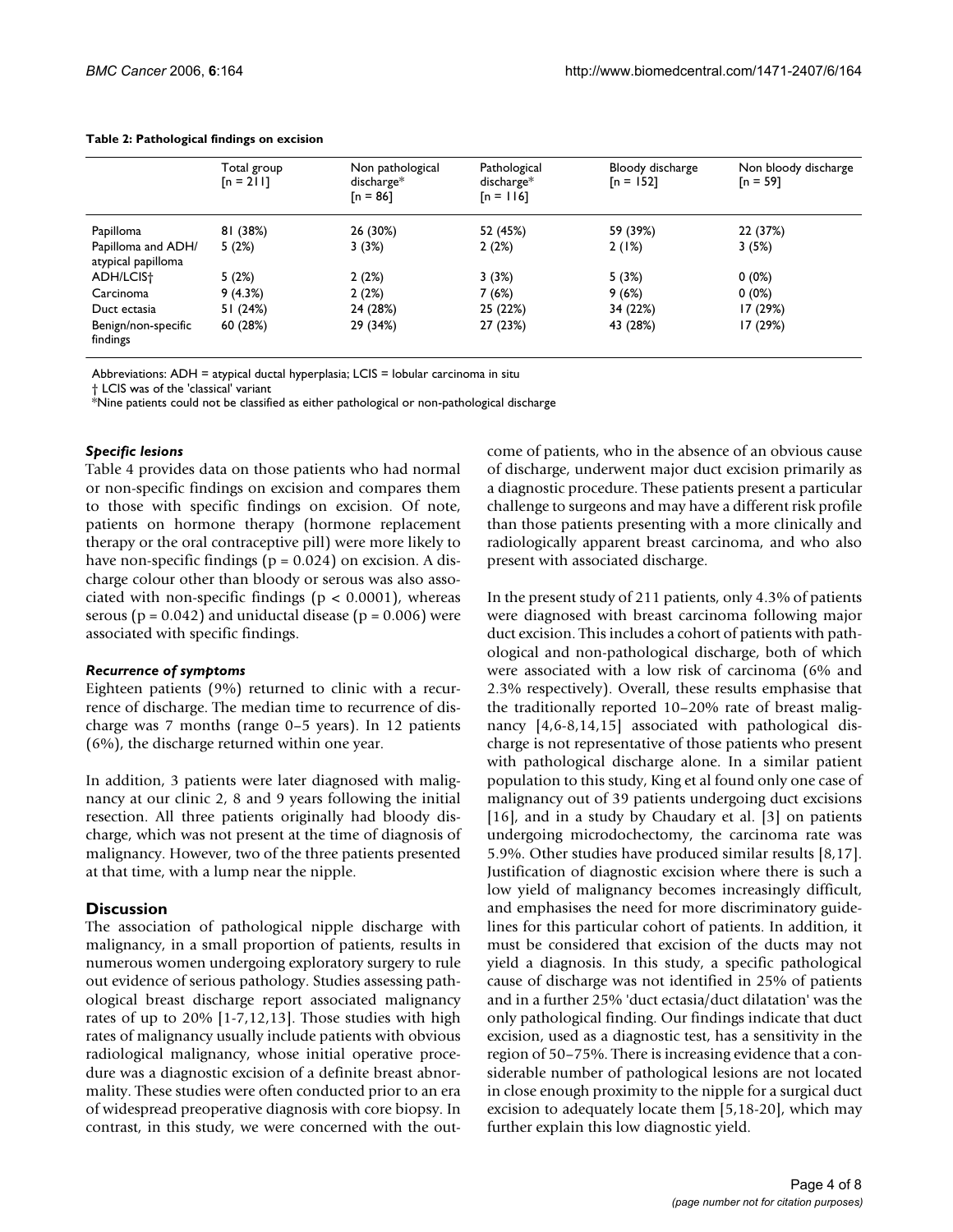|                                                        | Patients with Malignant Lesions<br>$[n = 9]$ | Patients with non-malignant lesions P-value<br>$[n = 202]$ |      |
|--------------------------------------------------------|----------------------------------------------|------------------------------------------------------------|------|
| Median age (range)                                     | 54 (45-75)                                   | 49 (22-78)                                                 | 0.32 |
| Family history                                         | 3(33%)                                       | 33/199 <sup>+</sup> (17%)                                  | 0.19 |
| Hormone replacement therapy/<br>oral contraceptive use | 1(11%)                                       | 55/188+ (29%)                                              | 0.45 |
| Premenopausal                                          | 4(44%)                                       | $104(51%)$ <sup>+</sup>                                    | 0.7  |
| Associated lump                                        | 2(22%)                                       | 17 (8%)                                                    | 0.19 |
| Discharge colour                                       |                                              |                                                            |      |
| Serous                                                 | 0(0%)                                        | 33 (16%)                                                   | 0.36 |
| Bloody                                                 | 9(100%)                                      | 141 (70%)                                                  | 0.06 |
| Serosanguinous                                         | $0(0\%)$                                     | 2(1%)                                                      | L    |
| Other                                                  | 0(0%)                                        | 26 (13%)                                                   | 0.6  |
| <b>Brown</b>                                           | 0(0%)                                        | 5(2%)                                                      |      |
| Milky/pus                                              | $0(0\%)$                                     | 8(4%)                                                      | ı    |
| Green                                                  | 0(0%)                                        | 13(6%)                                                     |      |
| Unilateral                                             | 9(100%)                                      | 191 (95%)                                                  | ш    |
| <b>Bilateral</b>                                       | $0(0\%)$                                     | 11(5%)                                                     |      |
| Uniductal                                              | 8 (89%)                                      | 150 (78%) <sup>+</sup>                                     | 0.45 |
| Multiductal                                            | 1(11%)                                       | 42 (22%)                                                   | 0.45 |
| Unspecified                                            |                                              | $\overline{10}$                                            |      |
| Spontaneous                                            | 7 (78%)                                      | 152 (79%)                                                  | ı    |
| Expressed                                              | 2(22%)                                       | 41 $(21%)$                                                 | ı    |
| Unspecified                                            |                                              | 9                                                          |      |
| Radiology                                              |                                              |                                                            |      |
| Mammography                                            | $n = 9$                                      | $n = 172$                                                  |      |
| Normal/benign findings (BIRADS I<br>or $2)$            | 9(100%)                                      | 164 (95%)                                                  | I    |
| Abnormal findings (BIRADS 3-5)                         | $0(0\%)$                                     | 8(5%)                                                      | ı    |
| <b>Ultrasound</b>                                      | $n = 2$                                      | $n = 31$                                                   |      |
| Normal findings (BIRADS 1-2)                           | 1(50%)                                       | 26 (84%)                                                   | 0.3  |
| Abnormal findings (BIRADS 3-5)                         | $1(50\%)*$                                   | 5 (16%)                                                    | 0.3  |

#### **Table 3: Patient characteristics of those with malignant histology versus those without.**

†Percentages are expressed of available data

\* 'Fibroadenoma'

The low rate of malignancy underpins the difficulty in identifying those patients most at risk of carcinoma. However, an important finding of this 14-year study was that none of the 59 patients who were operated on for a nonbloody discharge had malignancy on excision. The results of this study suggest that patients with a non-bloody discharge, who have no obvious clinical or radiological signs, are at low risk of malignancy. While there is certainly an association between non-bloody discharge and breast carcinoma [5,13,15,21], this association is more readily apparent in studies of patients with obvious breast abnormalities. In studies focusing on patients undergoing microdochectomies, whose indication for operation is for discharge alone, the clinical presentation appears to be different. A study by Chaudary et al. [3] on patients undergoing microdochectomy, with no associated lump, revealed that 5.9% were diagnosed with carcinoma. In that study, only two of the 16 patients who were diagnosed with carcinoma had serous discharge, but even these were hemoccult positive. In the study by Welch et al. [22], 14 of 16 patients diagnosed with carcinoma following microdochectomy had a bloody discharge. In other studies with this type of patient population, there is either no association [17], or a very low association [2,18,23] with carcinoma and non-bloody discharge. Occasionally, there are exceptions to these findings [5,13,24] such as in the study by Hou et al. [5], reporting on a Taiwanese population with a very high rate of carcinoma (20%) and an association with serous discharge, or the study by Sharma et al [13] demonstrating the association of carcinoma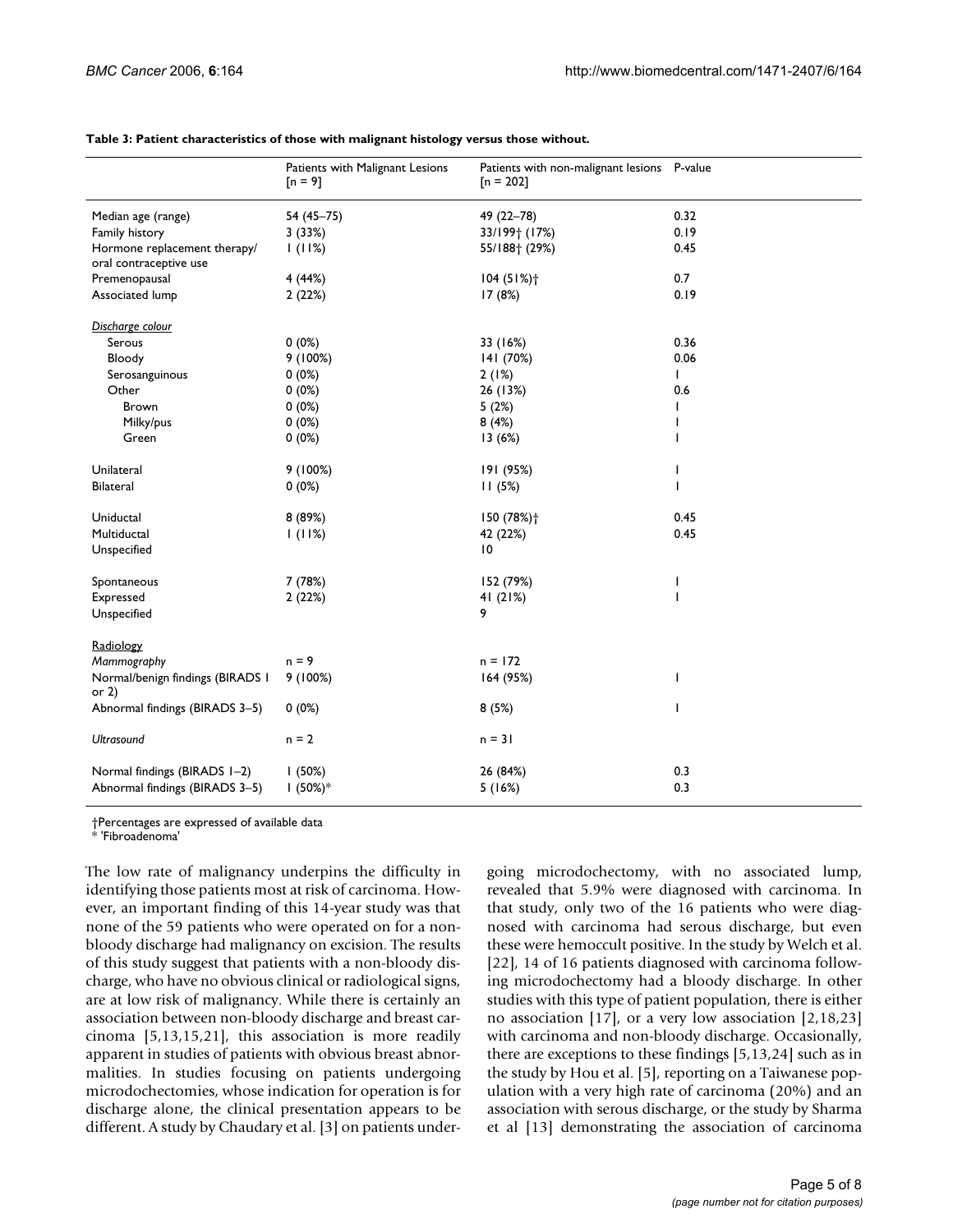|                                             | Non-specifc findings/Duct ectasia<br>$[n = 111]$ | Specific Lesion<br>$[n = 100]$ | P-value |
|---------------------------------------------|--------------------------------------------------|--------------------------------|---------|
| Median age (range)                          | 49 (22-78)                                       | 49 (26-75)                     | 0.7     |
| Family history                              | 17/108 (16%)                                     | 20/97 (21%)                    | 0.37    |
| Hormone replacement therapy/                | 36/101 (36%)                                     | 20/95 (21%)                    | 0.024   |
| oral contraceptive use                      |                                                  |                                |         |
| Premenopausal                               | 56(50%)                                          | 52 (52%) <sup>+</sup>          | 0.86    |
| Associated lump                             | 10/109 (9%)                                      | 9/99(9%)                       | 0.98    |
| Discharge colour                            |                                                  |                                |         |
| Serous                                      | 12(11%)                                          | 21(21%)                        | 0.042   |
| Bloody                                      | 77 (69%)                                         | 75 (75%)                       | 0.36    |
| Other                                       | 22 (20%)                                         | 4(4%)                          | < 0.001 |
| Brown                                       | 4(4%)                                            | 1(1%)                          | 0.37    |
| Milky/pus                                   | 7(6%)                                            | 1(1%)                          | 0.068   |
| Green                                       | 11(10%)                                          | 2(2%)                          | 0.017   |
| Unilateral                                  | 103 (93%)                                        | 97 (97%)                       | 0.17    |
| Bilateral                                   | 8(7%)                                            | 3(3%)                          | 0.17    |
| Uniductal                                   | 73 (66%)                                         | 85 (85%)                       | 0.006   |
| Multiductal                                 | 30 (27%)                                         | 13(13%)                        | 0.006   |
| Unspecified                                 | 8(7%)                                            | 2(2%)                          |         |
| Spontaneous                                 | 85 (77%)                                         | 74 (74%)                       | 0.59    |
| Expressed                                   | 21(19%)                                          | 22 (22%)                       | 0.59    |
| Unspecified                                 | 5(5%)                                            | 4(4%)                          |         |
| Radiology                                   |                                                  |                                |         |
| Mammography                                 | $n = 94$                                         | $n = 87$                       |         |
| Normal/benign findings (BIRADS I<br>or $2)$ | 88 (94%)                                         | 85 (98%)                       | 0.28    |
| Abnormal findings (BIRADS 3-5)              | 6(6%)                                            | 2(2%)                          | 0.28    |
| <b>Ultrasound</b>                           | $n = 16$                                         | $n = 17$                       |         |
| Normal findings (BIRADS 1-2)                | 15 (94%)                                         | 12(71%)                        | 0.18    |
| Abnormal findings (BIRADS 3-5)              | 1(6%)                                            | 5 (29%)                        | 0.18    |

**Table 4: Patient characteristics in those with specific lesions on excision versus those with non-specific findings or duct ectasia.**

even with brown or purulent discharge. Essentially, however, it may be that small, sub-clinical cancers are more commonly associated with bloody discharge. In a patient population of this type, whose risk of carcinoma is typically low (approximately 5%), the evidence suggests that those with a non-bloody discharge are at particularly low risk, with a probable overall risk of malignancy of less than 1 or 2%. To put this in perspective, in the U.S. patients with mammographic lesions do not undergo (pre-operative) biopsy if their risk of malignancy, radiologically, is considered to be less than 2% [25] (BI-RADS 3). Therefore, it could be argued that this low risk subgroup with non-bloody discharge may also be monitored safely.

In this study, we also analysed those who had a specific cause for discharge identified following excision, and

compared them to those with non-specific or normal findings. It was of interest, that patients on hormone therapy were found to be more at risk of non-specific findings on excision. Not surprisingly, discharge of a colour other than bloody or serous, was associated with non-specific disease, whereas serous discharge was associated with specific lesions. All the specific lesions in patients with serous discharge were papillomas including one case of papilloma and ADH. Currently, there is no consensus as to whether papillomas pose a significant risk of carcinoma or whether they should be removed [26-28]. Certainly, the finding that uniductal, as well as serous discharge, was associated with specific lesions supports the use of the term 'pathological' discharge in this category.

In the present study, the efficacy of various clinical parameters and tests were also analysed. While clinical history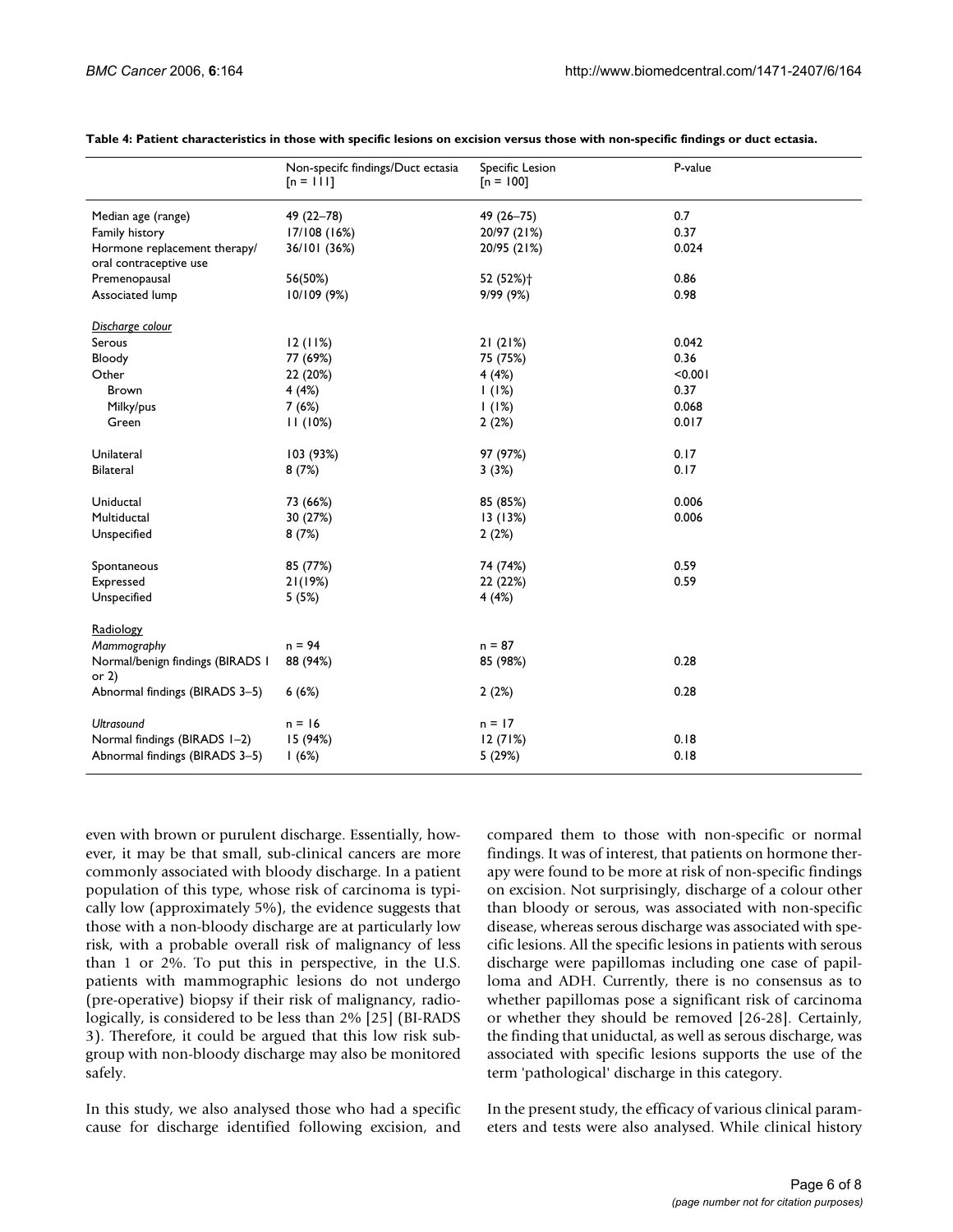was the most useful indicator of risk with regard to the nature of discharge, age and menopausal status were of limited value. Forty four percent of patients diagnosed with carcinoma were under the age of 50, and were premenopausal. This contrasts with the findings of Lau et al. [23], who reported that 10 of 11 patients with cancer were postmenopausal and who subsequently recommended excision in all postmenopausal women with pathological discharge. Clinical examination was also found not to be discriminatory, most likely because patients with suspicious palpable abnormalities would have undergone a different procedure or would have had a preoperative histological diagnosis. All the patients with carcinoma in this study, even those with an associated palpable abnormality, were not considered suspicious on clinical examination.

Imaging in this study was also found to be unreliable. Only 9 mammograms demonstrated any abnormality and there were 8 false-negative mammograms. Ultrasound performed on 33 patients identified a cause of discharge in only 3 of the patients. The 2 patients with carcinoma who underwent an ultrasound examination were not diagnosed pre-operatively. The poor sensitivity of radiology, in this patient setting, is a reflection of higher preoperative diagnosis rates. The more widespread use of core biopsies means that there are considerably less patients undergoing exploratory surgery for lesions visible on mammography. This change in practice is reflected by our high rate of false-negative mammography in diagnostic surgery and our very low overall malignancy rate. However, these results do suggest that routine ultrasonography of the retroareolar region, in the absence of mammographic abnormalities is of limited value.

Other potential pre-operative tests such as ductography (galactography) or ductoscopy are not performed in our unit. Ductography was introduced over 60 years ago [29], but has not become standard practice in many parts of the world [6,30,31]. It has not proved to be very effective at discriminating between benign and malignant lesions, and a negative test does not exclude malignancy [1]. Likewise, ductoscopy is also limited by its low specificity [18]. Despite these disadvantages, ductoscopy and ductography appear to play an important role in guiding a more conservative excision or in localising lesions at some distance from the nipple [18,19]. Several studies have indicated that lesions are frequently found at some distance from the nipple orifice [5,18-20,32]. More disturbingly, Hou et al. [5] reported that 70% of patients with carcinoma presenting with discharge had their lesions located > 2 cm from the nipple [5].

These studies imply the need for localisation techniques. Localisation of lesions appears to be most effective if done at the time of operation. In a study by Cabioglu et al [7] most patients had preoperative ductography performed. However it was patients who underwent a ductography guided operation or that had a localising study at the time of operation, who where significantly more likely to have a specific underlying lesion identified, as compared to patients who underwent a central duct excision alone. Similarly, Van Zee et al. [33] demonstrated the value of immediate preoperative ductography in identifying specific lesions, though a more recent study suggested that localisation through means of ductoscopy guided ductal excision may not be as effective [19]. Our study had a high rate of non-specific or benign findings on excision, indicating that a surgical procedure alone may not be adequate as a diagnostic tool. Increasing interest into more accurate techniques to identify lesions, including the use of thinner more flexible fiberoptics ductoscopy [34] may enhance the value of surgical excision.

#### **Conclusion**

In this study, patients undergoing major duct excision for evaluation of pathological nipple discharge had a low rate of malignancy on excision. This low rate of malignancy, coupled with the finding that no patient operated on in the 14-year period for non-bloody discharge had malignancy on excision, suggests that a conservative approach may be considered in patients with non-bloody discharge. The results of our study also suggest that patient age is not helpful in identifying those at risk of malignancy following major duct excision, and that major duct excision has limitations as a diagnostic tool.

#### **Competing interests**

The author( $\overline{s}$ ) declare that they have no competing interests.

#### **Authors' contributions**

MD- study conception

- MD, SN, SMN- study design
- SN, SMN-data acquisition
- MD- data analysis
- MD- drafting of manuscript

AH, EMD, TC, DE, NOH-critical revision of manuscript

#### **Source of funding**

There was no source of funding

#### **References**

Dinkel HP, Trusen A, Gassel AM, Rominger M, Lourens S, Muller T, Tschammler A: **[Predictive value of galactographic patterns for](http://www.ncbi.nlm.nih.gov/entrez/query.fcgi?cmd=Retrieve&db=PubMed&dopt=Abstract&list_uids=11089460)**